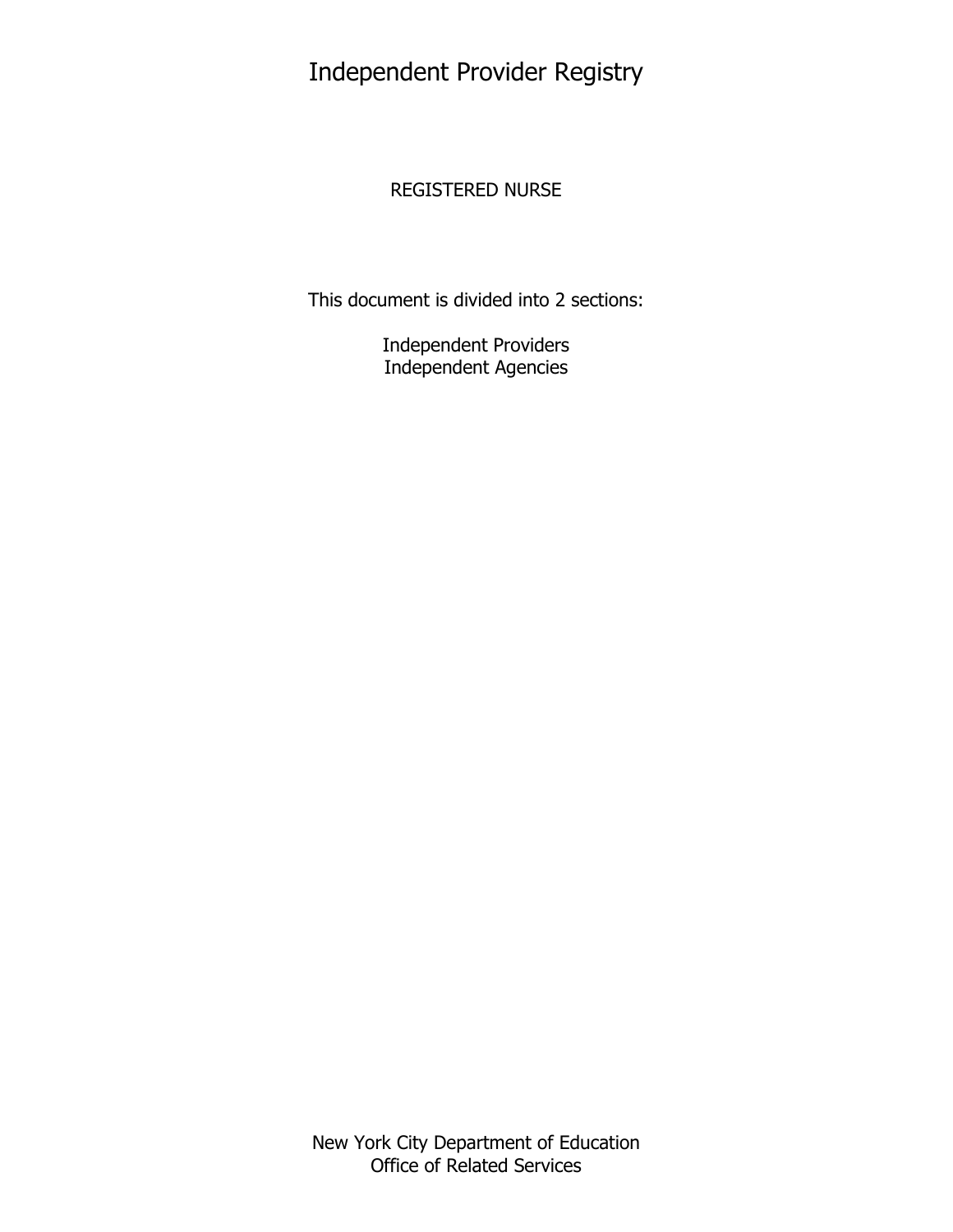Report Run Date: Jun 15, 2022

ALEXANDER, VINEET Brooklyn, NY 11212 416 Rockaway Parkway Work Site: All Boroughs/Districts Email ID: [vineetlxndr@yahoo.com](mailto:vineetlxndr@yahoo.com)  347-430-6158

CABILLO, MARY JOY Middle Village, NY 11379 8433 60th Avenue Work Site: All Boroughs/Districts Email ID: [maryjoyacabillo@yahoo.com](mailto:maryjoyacabillo@yahoo.com) 917-972-5082

DAVID, JOANN Brooklyn, NY 11236 1274 E 85th Street Work Site: All Boroughs/Districts Email ID: [jo1david@hotmail.com](mailto:jo1david@hotmail.com) 917-371-8778

RUCKER, ALAN Bayside, NY 11361 46-09 206th Street Work Site: All Boroughs/Districts Email ID: [ruckeralan@yahoo.com](mailto:ruckeralan@yahoo.com) 646-388-1459

SADLER-WRIGHT, NICOLE<br>209-18 116th ave Cambria Heights, NY 11411 Work Site: All Boroughs/Districts Email ID: [nicolesadlerann@gmail.com](mailto:nicolesadlerann@gmail.com) 347-733-0643

New Listing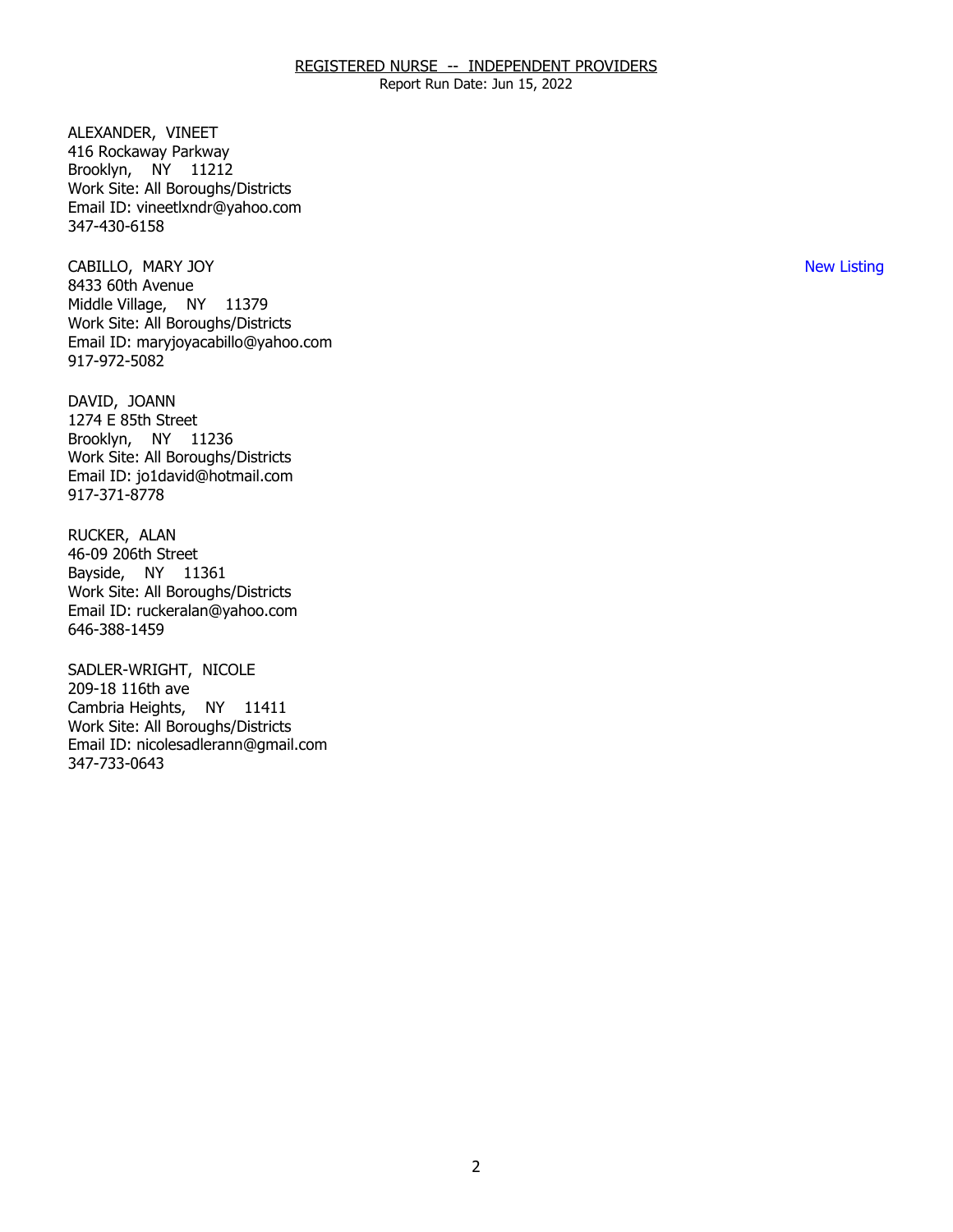Report Run Date: Jun 15, 2022

DESMOULIN, SHANIKA<br>31 Brooklawn Pl Bridgeport, CT 06604 Work Site: Bronx All Districts Email ID: [shanikadesmoulin@gmail.com](mailto:shanikadesmoulin@gmail.com) 917-651-9240

HARRY, DEBRA Brooklyn, NY 11225 1035 Washington AVE Work Site: Bronx All Districts Email ID: [bsd5656@aol.com](mailto:bsd5656@aol.com)  252-676-9059

THOMAS, MARIE BRONX, NY 10456 1368 SHERIDAN AVENUE Work Site: Bronx All Districts Email ID: [marielou74@yahoo.com](mailto:marielou74@yahoo.com) 718-590-0994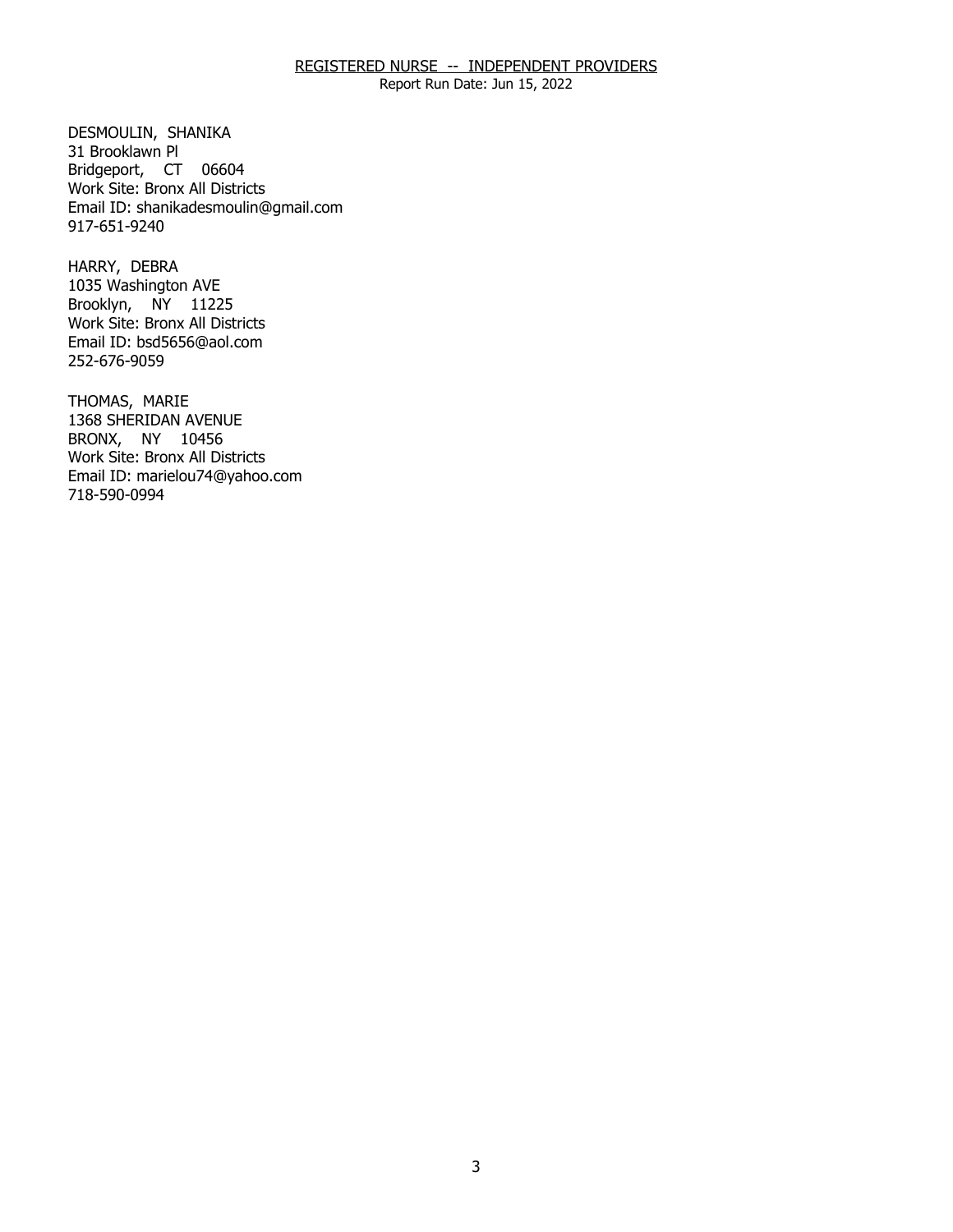Report Run Date: Jun 15, 2022

ADAM, FRANTZIE Flushing, NY 11365 59-44 163rd Street Work Site: Brooklyn All Districts Email ID: [v.frantzie@gmail.com](mailto:v.frantzie@gmail.com) 631-896-7654

CATAQUET, VIRNA<br>149-30 88TH ST HOWARD BEACH, NY 11414 Work Site: Brooklyn All Districts Email ID: [luz1016@yahoo.com](mailto:luz1016@yahoo.com) 347-453-9220

GRANT, SCHNIQUE<br>99 Wall Street New York, NY 11212 Work Site: Brooklyn All Districts Email ID: [schnique.grant@gmail.com](mailto:schnique.grant@gmail.com) 718-685-8033

GRIVAS, LINDA LEVITTOWN, NY 11756 66 PARKSIDE DR Work Site: Brooklyn All Districts Email ID: [lcaprig@gmail.com](mailto:lcaprig@gmail.com) 516-579-5268

PIERRE, KERLINE Elmont, NY 11003 114-06 211 Street Work Site: Brooklyn All Districts Email ID: [pierre\\_kerline@yahoo.com](mailto:pierre_kerline@yahoo.com) 347-339-1744

SHALOM, SHIRA Brooklyn, NY 11230 1411 East 4th Street Work Site: Brooklyn All Districts Email ID: [shira.shalom@icloud.com](mailto:shira.shalom@icloud.com)  917-679-8702

VORONIN, NATALYA Brooklyn, NY 11230 1259 East 13th Street Work Site: Brooklyn All Districts Email ID: [natavoronin@gmail.com](mailto:natavoronin@gmail.com)  917-500-9504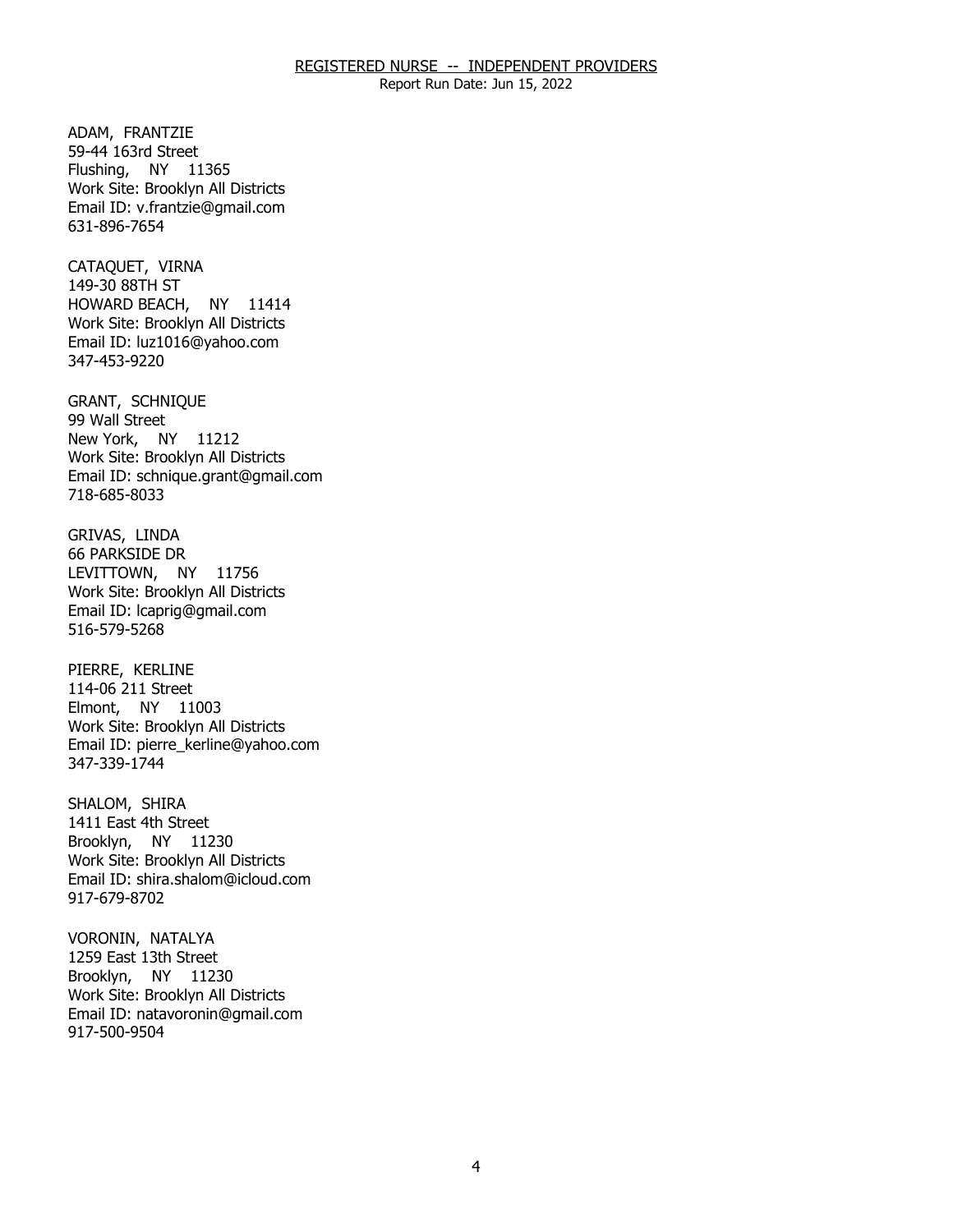Report Run Date: Jun 15, 2022

GRANT, SCHNIQUE<br>99 Wall Street New York, NY 11212 Work Site: Manhattan All Districts Email ID: [schnique.grant@gmail.com](mailto:schnique.grant@gmail.com) 718-685-8033

KIM, ACE NEW YORK, NY 10025 601 W 110 STREET Work Site: Manhattan All Districts Email ID: [chantikim@yahoo.com](mailto:chantikim@yahoo.com) 646-765-1107

PIERRE, KERLINE Elmont, NY 11003 114-06 211 Street Work Site: Manhattan All Districts Email ID: [pierre\\_kerline@yahoo.com](mailto:pierre_kerline@yahoo.com) 347-339-1744

SHALOM, SHIRA Brooklyn, NY 11230 1411 East 4th Street Work Site: Manhattan All Districts Email ID: [shira.shalom@icloud.com](mailto:shira.shalom@icloud.com)  917-679-8702

SOUPROUNTCHOUK, OLGA<br>72 Central Ave Metuchen, NJ 08840 Work Site: Manhattan All Districts Email ID: [ogr589@gmail.com](mailto:ogr589@gmail.com) 732-824-4399

THOMAS, MARIE BRONX, NY 10456 1368 SHERIDAN AVENUE Work Site: Manhattan All Districts Email ID: [marielou74@yahoo.com](mailto:marielou74@yahoo.com) 718-590-0994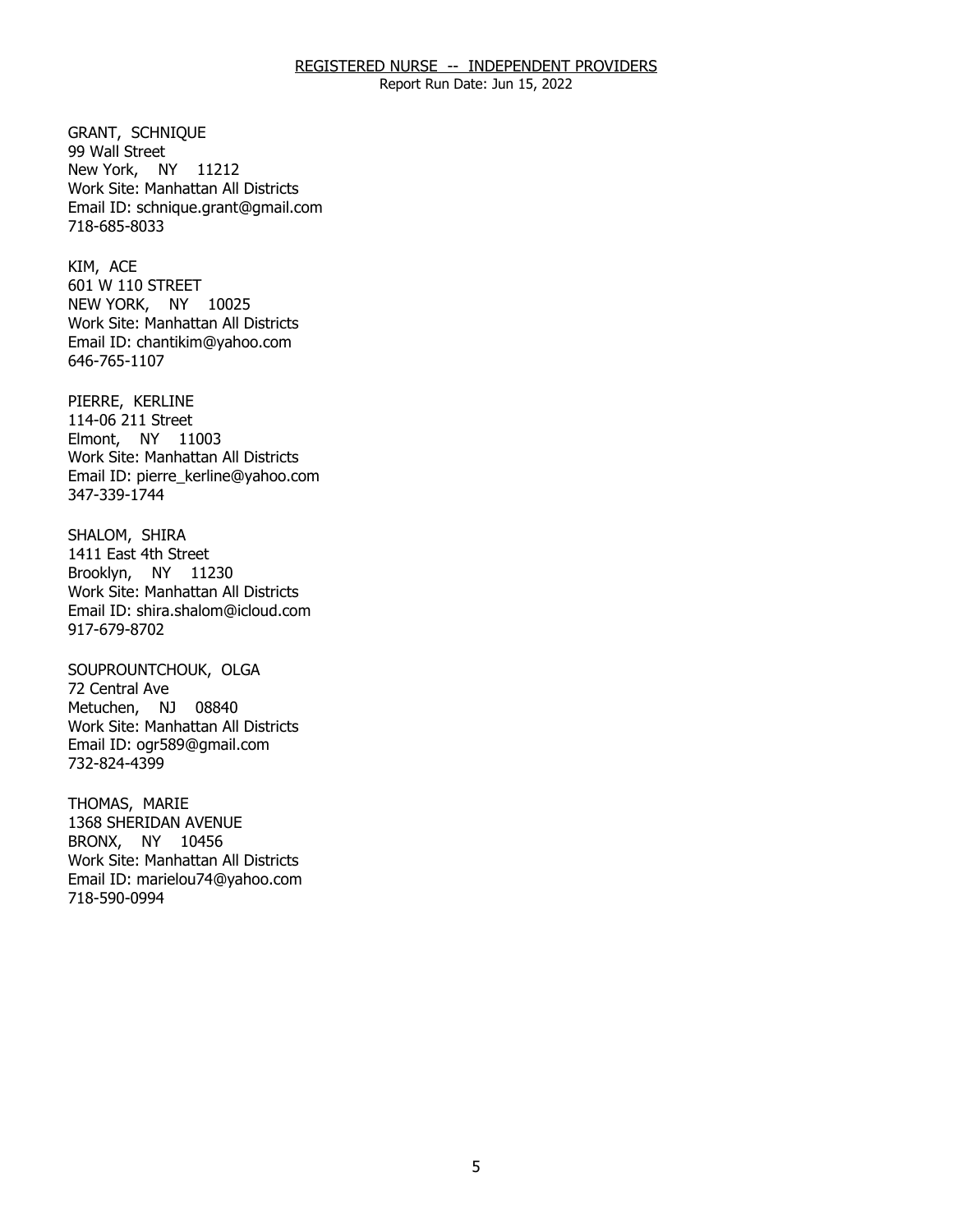Report Run Date: Jun 15, 2022

ADAM, FRANTZIE Flushing, NY 11365 59-44 163rd Street Work Site: Queens All Districts Email ID: [v.frantzie@gmail.com](mailto:v.frantzie@gmail.com) 631-896-7654

ANDRADE, DEBBION ELMONT, NY 11003 221 EMILY AVENUE Work Site: Queens All Districts Email ID: [ELAINE101A@AOL.COM](mailto:ELAINE101A@AOL.COM)  516-325-0895

CATAQUET, VIRNA<br>149-30 88TH ST HOWARD BEACH, NY 11414 Work Site: Queens All Districts Email ID: [luz1016@yahoo.com](mailto:luz1016@yahoo.com) 347-453-9220

COICOU, ELVIRE JAMAICA, NY 11432 8921 172nd STREET Work Site: Queens All Districts Email ID: [dominique\\_loiseau2000@yahoo.com](mailto:dominique_loiseau2000@yahoo.com)  718-739-9225

 FRANCIS LINDO, MARSHALEE 10 Wilson Street Danbury, CT 06810 Work Site: Queens All Districts Email ID: [tenna1480@yahoo.com](mailto:tenna1480@yahoo.com)  347-422-3011

GRIVAS, LINDA LEVITTOWN, NY 11756 66 PARKSIDE DR Work Site: Queens All Districts Email ID: [lcaprig@gmail.com](mailto:lcaprig@gmail.com) 516-579-5268

HARRY, DEBRA Brooklyn, NY 11225 1035 Washington AVE Work Site: Queens All Districts Email ID: [bsd5656@aol.com](mailto:bsd5656@aol.com)  252-676-9059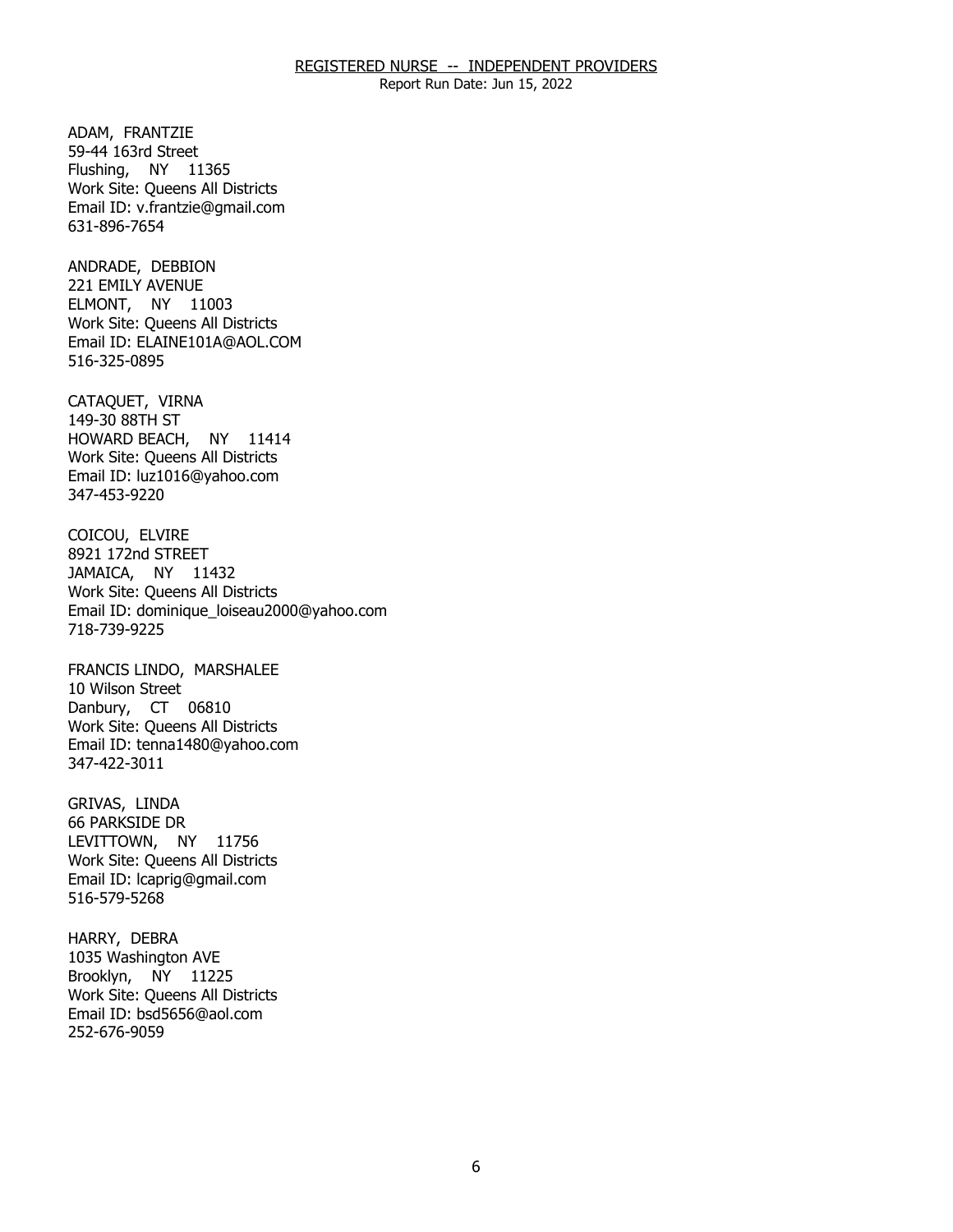Report Run Date: Jun 15, 2022

MCGREAL, MARY Woodside, NY 11377 55-05 Woodside Avenue Work Site: Queens All Districts Email ID: [mmcgreal4@aol.com](mailto:mmcgreal4@aol.com) 917-651-4141

PIERRE, KERLINE Elmont, NY 11003 114-06 211 Street Work Site: Queens All Districts Email ID: [pierre\\_kerline@yahoo.com](mailto:pierre_kerline@yahoo.com) 347-339-1744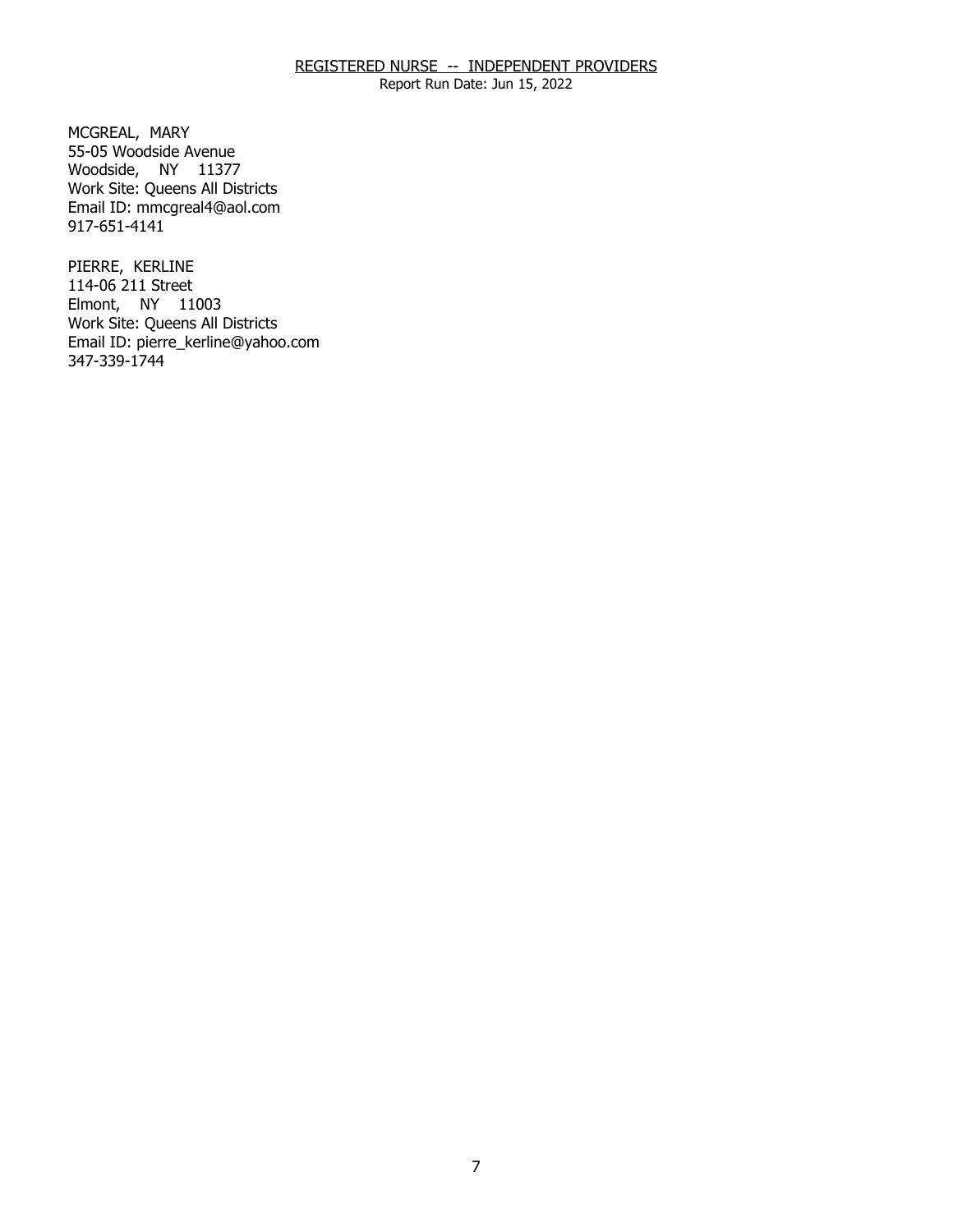Report Run Date: Jun 15, 2022

SEIDE, SARA Elmont, NY 11003 156 Norfeld Blvd Work Site: Staten Island All Districts Email ID: [saraseide@gmail.com](mailto:saraseide@gmail.com)  516-532-7836

SOUPROUNTCHOUK, OLGA<br>72 Central Ave Metuchen, NJ 08840 Work Site: Staten Island All Districts Email ID: [ogr589@gmail.com](mailto:ogr589@gmail.com) 732-824-4399

VERBA, TATYANA PARLIN, NJ 08859 1 BORELLE SQUARE Work Site: Staten Island All Districts Email ID: [krestovatatyana@yahoo.com](mailto:krestovatatyana@yahoo.com) 347-735-7146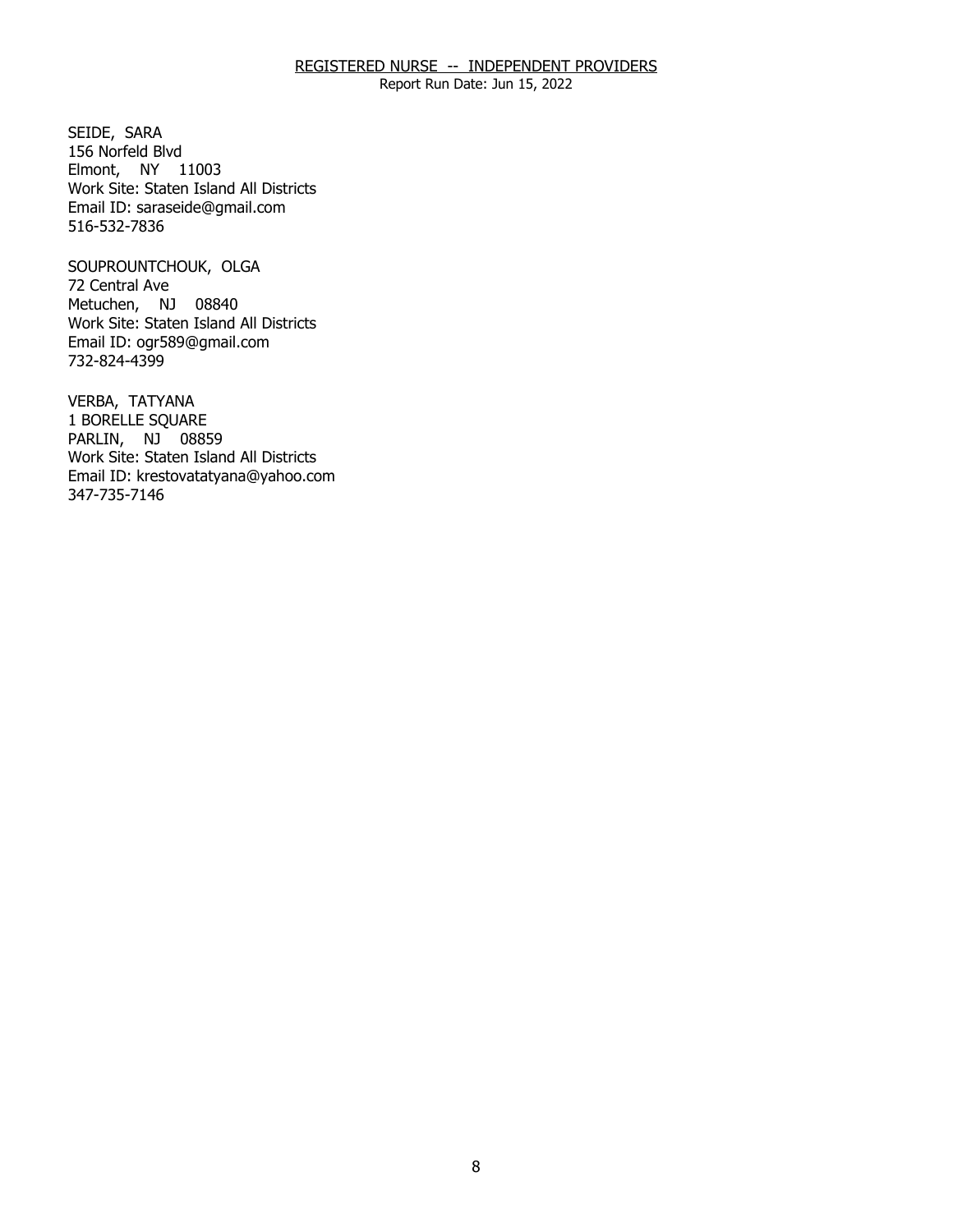Report Run Date: Jun 15, 2022

BAYADA HOME HEALTH CARE INC PO BOX 536446 BAYADA HOME HEALTH CARE INC<br>PO BOX 536446<br>PITTSBURGH, PA 152535906 Agency Email: [cpohan@bayada.com](mailto:cpohan@bayada.com)  7182240262 Work Site: All Boroughs RN

SALVEO HEALTHCARE SOLUTIONS, INC LARCHMONT, NY 10538 SALVEO HEALTHCARE SOLUTIONS, INC<br>1890 PALMER AVENUE, SUITE 302<br>LARCHMONT, NY 10538 Agency Email: [christiane@salveony.com](mailto:christiane@salveony.com) 914 222-9070 Work Site: All Boroughs RN

SIMPLYR STAFFING INC NEW YORK, NY 10017 SIMPLYR STAFFING INC<br>501 5TH AVE., SUITE 1204<br>NEW YORK, NY 10017 Agency Email: [contact@simplyrstaffing.com](mailto:contact@simplyrstaffing.com) 2122818678 Work Site: All Boroughs RN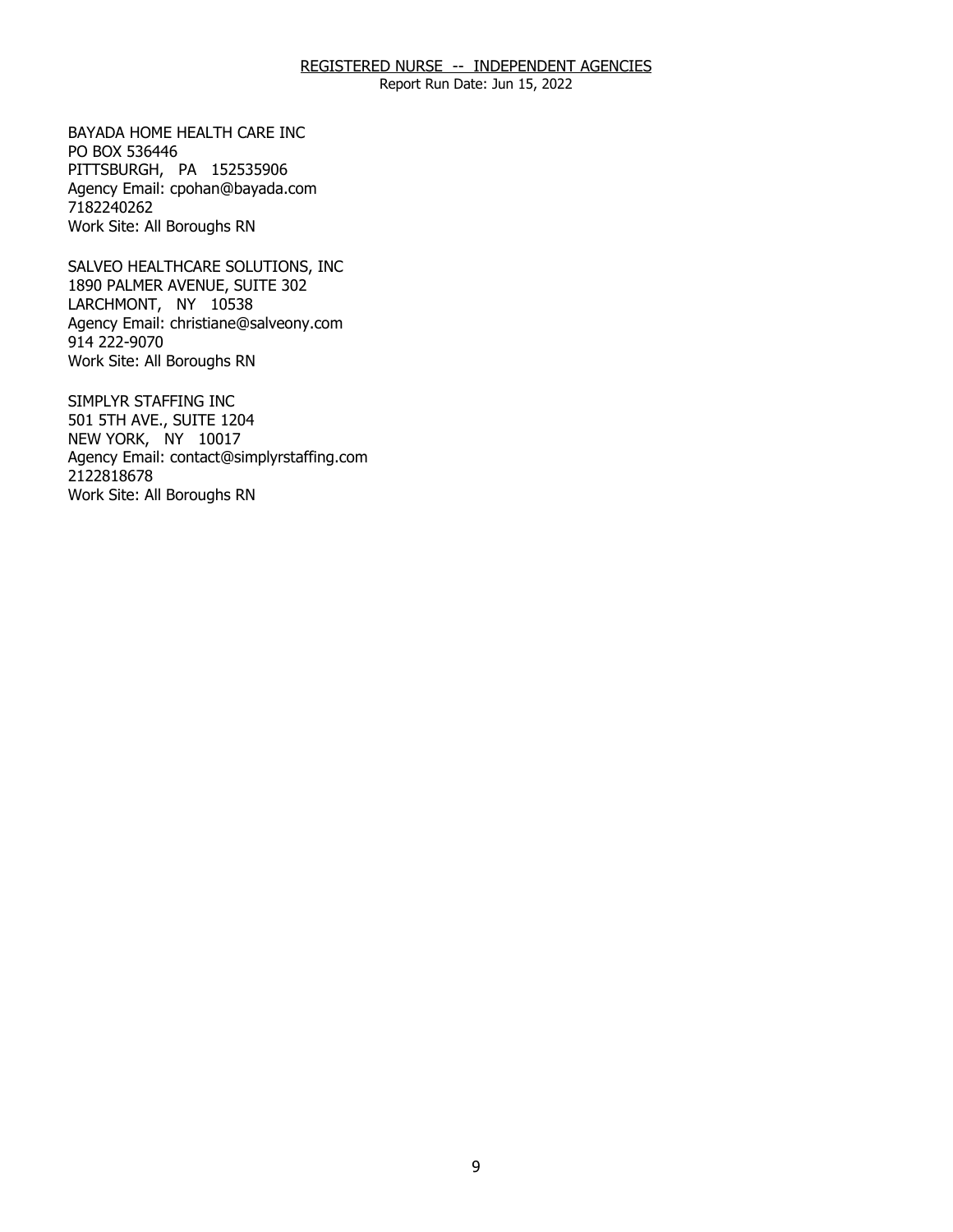Report Run Date: Jun 15, 2022

FIRST STEP REGISTERED NURSING INC.<br>PO BOX 7558<br>GARDEN CITY, NY 11530 PO BOX 7558 GARDEN CITY, NY 11530 Agency Email: [mfioravanti@firststepnursing.com](mailto:mfioravanti@firststepnursing.com)  3475780196 Work Site: Bronx RN

HEALTH SOURCE GROUP INC HICKSVILLE, NY 11801 HEALTH SOURCE GROUP INC<br>25 NEWBRIDGE RD, SUITE 31<br>HICKSVILLE, NY 11801 Agency Email: [teresa@healthsourcegroup.com](mailto:teresa@healthsourcegroup.com)  5166051310 Work Site: Bronx RN

LHK CONSULTING INC. 501 5TH AVENUE, #1204 LHK CONSULTING INC.<br>501 5TH AVENUE, #1204<br>NEW YORK, NY 10017 Agency Email: [czar.lhkconsulting@gmail.com](mailto:czar.lhkconsulting@gmail.com) 212 481-8678 Work Site: Bronx RN

MEDICREDO INC 601W 110TH ST #2L4 MEDICREDO INC<br>601W 110TH ST #2L4<br>NEW YORK, NY 10025 Agency Email: [medicredo@yahoo.com](mailto:medicredo@yahoo.com)  646 765-1107 Work Site: Bronx RN

NPORT REG NURSING PHYS & OCC THE<br>2275 COLEMAN ST, STE 4<br>BROOKLYN, NY 11234 2275 COLEMAN ST, STE 4 BROOKLYN, NY 11234 Agency Email: [mgreendorvil@ymail.com](mailto:mgreendorvil@ymail.com)  718 724-2824 Work Site: Bronx RN

SALVEO HEALTHCARE SOLUTIONS, INC LARCHMONT, NY 10538 SALVEO HEALTHCARE SOLUTIONS, INC<br>1890 PALMER AVENUE, SUITE 302<br>LARCHMONT, NY 10538 Agency Email: [christiane@salveony.com](mailto:christiane@salveony.com) 914 222-9070 Work Site: Bronx RN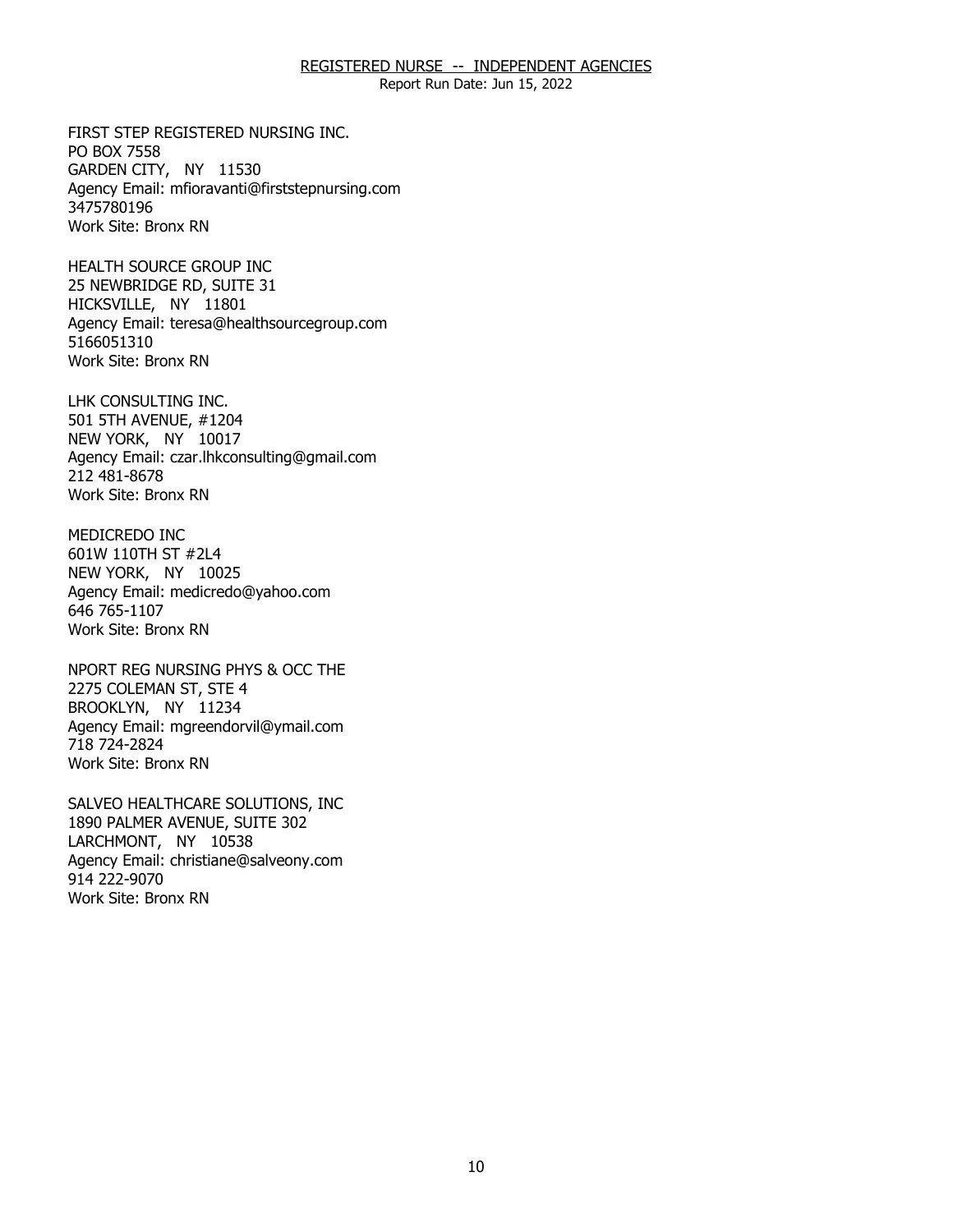Report Run Date: Jun 15, 2022

FIRST STEP REGISTERED NURSING INC.<br>PO BOX 7558<br>GARDEN CITY, NY 11530 PO BOX 7558 GARDEN CITY, NY 11530 Agency Email: [mfioravanti@firststepnursing.com](mailto:mfioravanti@firststepnursing.com)  3475780196 Work Site: Brooklyn RN

HEALTH SOURCE GROUP INC HICKSVILLE, NY 11801 HEALTH SOURCE GROUP INC<br>25 NEWBRIDGE RD, SUITE 31<br>HICKSVILLE, NY 11801 Agency Email: [teresa@healthsourcegroup.com](mailto:teresa@healthsourcegroup.com)  5166051310 Work Site: Brooklyn RN

LHK CONSULTING INC. NEW YORK, NY 10017 LHK CONSULTING INC.<br>501 5TH AVENUE, #1204<br>NEW YORK, NY 10017 Agency Email: [czar.lhkconsulting@gmail.com](mailto:czar.lhkconsulting@gmail.com) 212 481-8678 Work Site: Brooklyn RN

MEDICREDO INC 601W 110TH ST #2L4 MEDICREDO INC<br>601W 110TH ST #2L4<br>NEW YORK, NY 10025 Agency Email: [medicredo@yahoo.com](mailto:medicredo@yahoo.com)  646 765-1107 Work Site: Brooklyn RN

NPORT REG NURSING PHYS & OCC THE<br>2275 COLEMAN ST, STE 4<br>BROOKLYN, NY 11234 2275 COLEMAN ST, STE 4 BROOKLYN, NY 11234 Agency Email: [mgreendorvil@ymail.com](mailto:mgreendorvil@ymail.com)  718 724-2824 Work Site: Brooklyn RN

SALVEO HEALTHCARE SOLUTIONS, INC LARCHMONT, NY 10538 SALVEO HEALTHCARE SOLUTIONS, INC<br>1890 PALMER AVENUE, SUITE 302<br>LARCHMONT, NY 10538 Agency Email: [christiane@salveony.com](mailto:christiane@salveony.com) 914 222-9070 Work Site: Brooklyn RN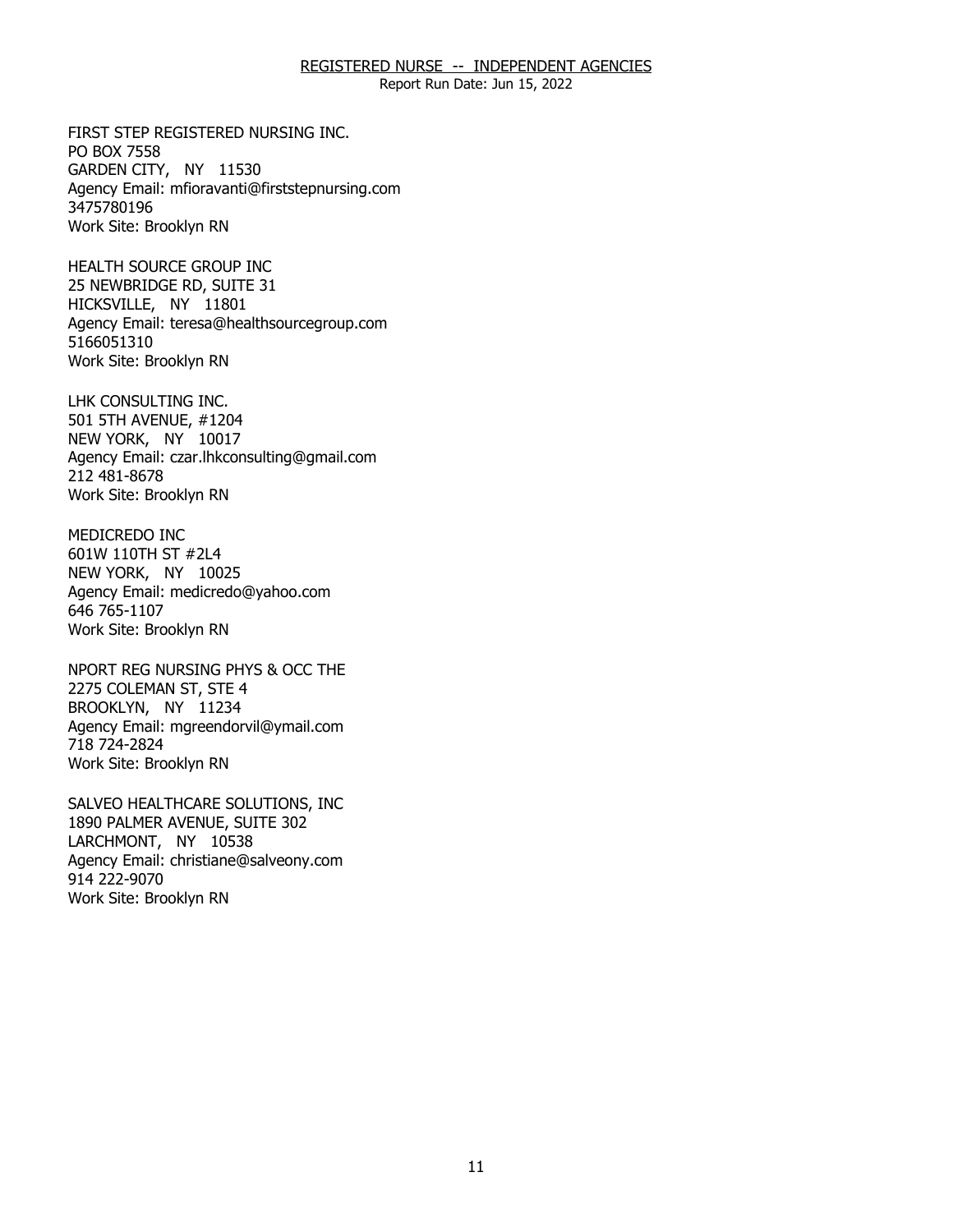Report Run Date: Jun 15, 2022

FIRST STEP REGISTERED NURSING INC.<br>PO BOX 7558<br>GARDEN CITY, NY 11530 PO BOX 7558 GARDEN CITY, NY 11530 Agency Email: [mfioravanti@firststepnursing.com](mailto:mfioravanti@firststepnursing.com)  3475780196 Work Site: Manhattan RN

HEALTH SOURCE GROUP INC HICKSVILLE, NY 11801 HEALTH SOURCE GROUP INC<br>25 NEWBRIDGE RD, SUITE 31<br>HICKSVILLE, NY 11801 Agency Email: [teresa@healthsourcegroup.com](mailto:teresa@healthsourcegroup.com)  5166051310 Work Site: Manhattan RN

LHK CONSULTING INC. NEW YORK, NY 10017 LHK CONSULTING INC.<br>501 5TH AVENUE, #1204<br>NEW YORK, NY 10017 Agency Email: [czar.lhkconsulting@gmail.com](mailto:czar.lhkconsulting@gmail.com) 212 481-8678 Work Site: Manhattan RN

MEDICREDO INC 601W 110TH ST #2L4 MEDICREDO INC<br>601W 110TH ST #2L4<br>NEW YORK, NY 10025 Agency Email: [medicredo@yahoo.com](mailto:medicredo@yahoo.com)  646 765-1107 Work Site: Manhattan RN

NPORT REG NURSING PHYS & OCC THE<br>2275 COLEMAN ST, STE 4<br>BROOKLYN, NY 11234 2275 COLEMAN ST, STE 4 BROOKLYN, NY 11234 Agency Email: [mgreendorvil@ymail.com](mailto:mgreendorvil@ymail.com)  718 724-2824 Work Site: Manhattan RN

SALVEO HEALTHCARE SOLUTIONS, INC LARCHMONT, NY 10538 SALVEO HEALTHCARE SOLUTIONS, INC<br>1890 PALMER AVENUE, SUITE 302<br>LARCHMONT, NY 10538 Agency Email: [christiane@salveony.com](mailto:christiane@salveony.com) 914 222-9070 Work Site: Manhattan RN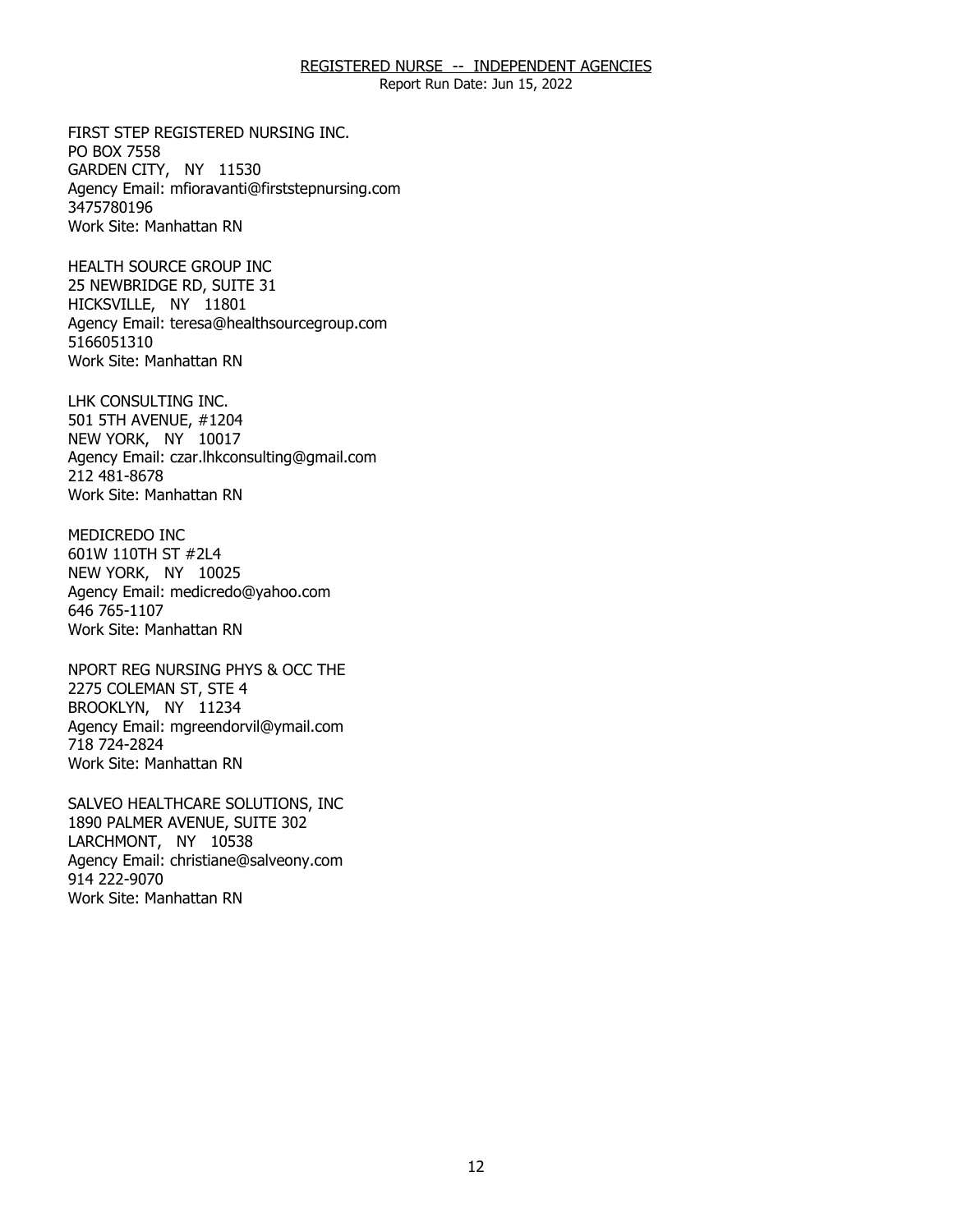Report Run Date: Jun 15, 2022

FIRST STEP REGISTERED NURSING INC.<br>PO BOX 7558<br>GARDEN CITY, NY 11530 PO BOX 7558 GARDEN CITY, NY 11530 Agency Email: [mfioravanti@firststepnursing.com](mailto:mfioravanti@firststepnursing.com)  3475780196 Work Site: Queens RN

HEALTH SOURCE GROUP INC HICKSVILLE, NY 11801 HEALTH SOURCE GROUP INC<br>25 NEWBRIDGE RD, SUITE 31<br>HICKSVILLE, NY 11801 Agency Email: [teresa@healthsourcegroup.com](mailto:teresa@healthsourcegroup.com)  5166051310 Work Site: Queens RN

LHK CONSULTING INC. 501 5TH AVENUE, #1204 LHK CONSULTING INC.<br>501 5TH AVENUE, #1204<br>NEW YORK, NY 10017 Agency Email: [czar.lhkconsulting@gmail.com](mailto:czar.lhkconsulting@gmail.com) 212 481-8678 Work Site: Queens RN

MEDICREDO INC 601W 110TH ST #2L4 MEDICREDO INC<br>601W 110TH ST #2L4<br>NEW YORK, NY 10025 Agency Email: [medicredo@yahoo.com](mailto:medicredo@yahoo.com)  646 765-1107 Work Site: Queens RN

NPORT REG NURSING PHYS & OCC THE<br>2275 COLEMAN ST, STE 4<br>BROOKLYN, NY 11234 2275 COLEMAN ST, STE 4 BROOKLYN, NY 11234 Agency Email: [mgreendorvil@ymail.com](mailto:mgreendorvil@ymail.com)  718 724-2824 Work Site: Queens RN

SALVEO HEALTHCARE SOLUTIONS, INC LARCHMONT, NY 10538 SALVEO HEALTHCARE SOLUTIONS, INC<br>1890 PALMER AVENUE, SUITE 302<br>LARCHMONT, NY 10538 Agency Email: [christiane@salveony.com](mailto:christiane@salveony.com) 914 222-9070 Work Site: Queens RN